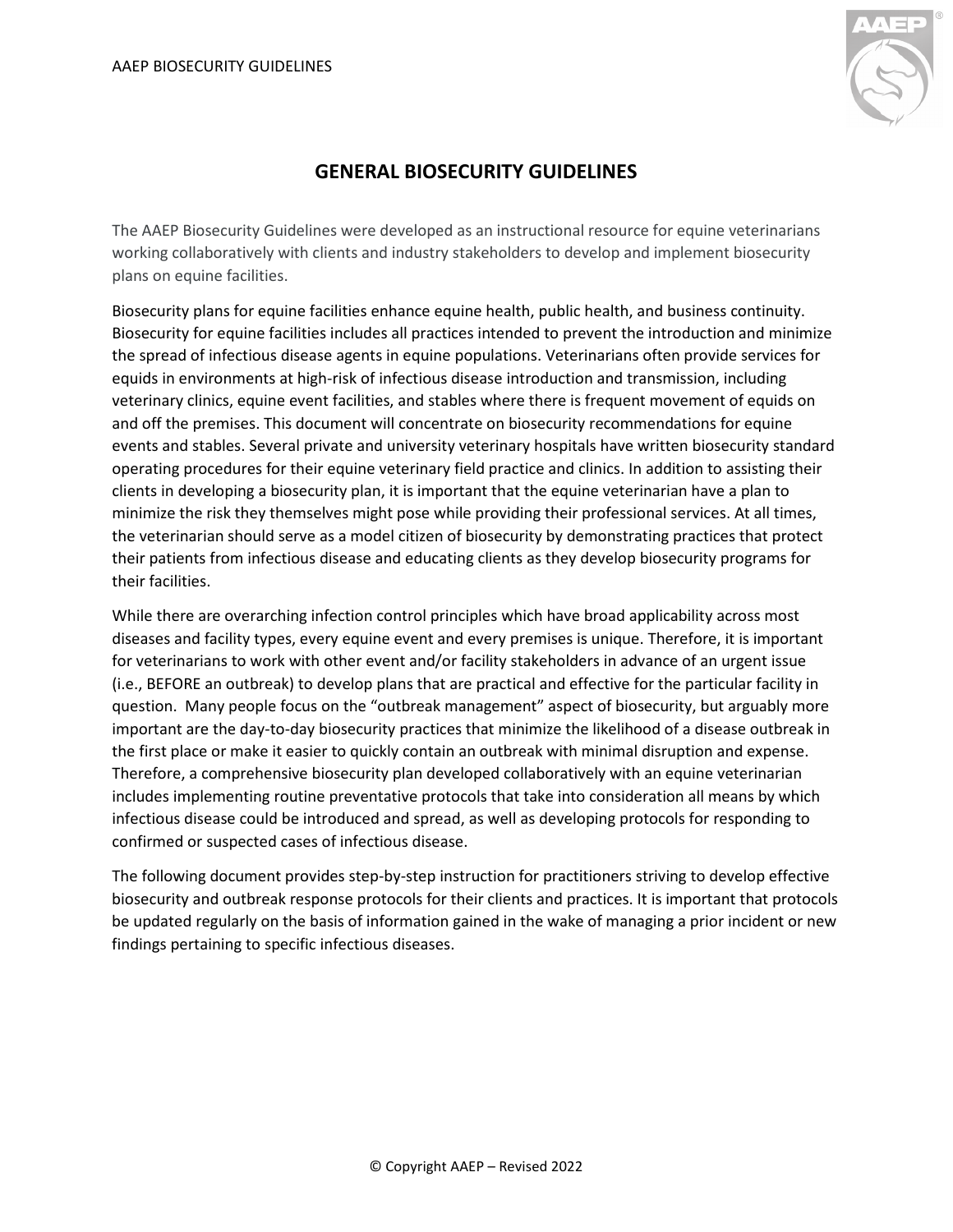### Table of Contents

[I. Identification of Key Personnel, Important Contacts, and Reference Materials](#page-2-0)

- 1. Facility personnel
- 2. Other contacts
- 3. EDCC
- 4. Biosecurity workshee[t](#page-2-0)

### [II. Routine Biosecurity Protocols](#page-2-1)

- 1. Equine entry on to premises
- 2. Equine Health monitoring
- 3. General protocols
	- a. Water
	- b. Housing
	- c. Disinfectant use
	- d. Hand hygiene
	- e. Equipment and supplies
	- f. Traffic
	- g. Non-equine species
	- h. Vermin and vector control

### [III. Outbreak Response](#page-8-0)

- 1. Prompt outbreak response
	- a. Preparation of Isolation area
		- i. Location Supplies
	- b. Sick Equid Trigger point
	- c. Entry and Exit protocols
	- d. Care, monitoring and testing of sick equids in isolation
	- e. Release of equids from isolation
- 2. Management of premises not in isolation perimeter
	- a. Exposure assessment
	- b. Restrictions on movement
	- c. Monitoring of equids during outbreak
	- d. Additional restrictions and recommendations for disinfection
	- e. Communication

[IV. Additional Resources](#page-16-0)

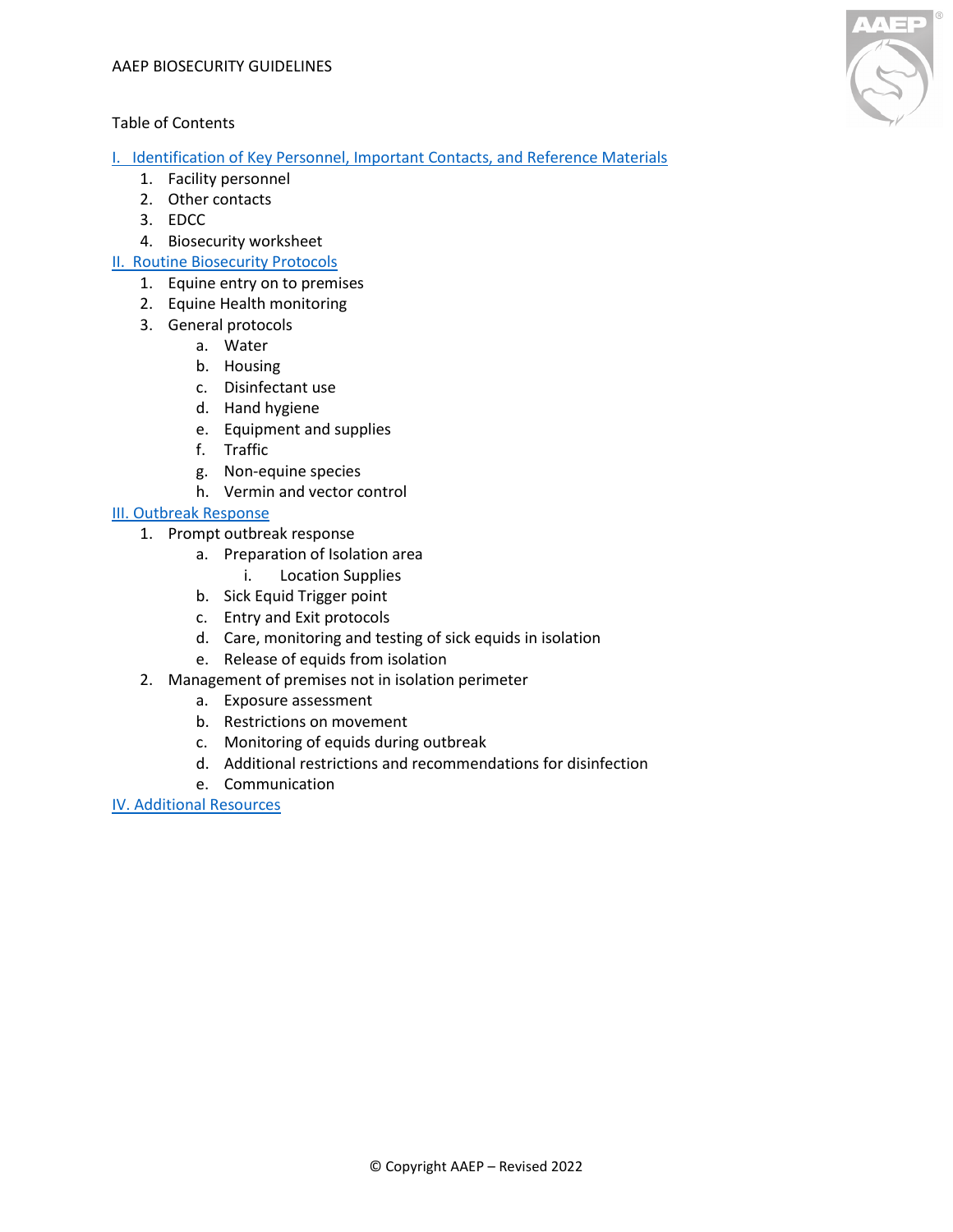

## <span id="page-2-0"></span>**I. Identification of Key Personnel, Important Contacts, and Reference Materials**

- 1. Facility personnel responsible for organization of biosecurity (both routine and outbreak related) should be identified. Responsibilities and numbers of these personnel will vary and are dependent upon the type of facility but there should be a "person-in-charge" and a "chain of command" established. In the event of an outbreak, additional personnel will be required to facilitate immediate actions, such as isolation of affected horses. These individuals should be designated ahead of time.
- 2. Other contacts to identify and record:
	- a. State and Federal Animal Health Official
	- b. State Office of Public Health
	- c. Event or Stable Veterinarian
	- d. Veterinary diagnostic laboratory of choice
	- e. Competition/Event Manager
	- f. Equine Event Facility manager if different than the event manager
	- g. Governing body of event
	- h. Carcass removal company
	- i. Referral hospital(s) for treatment of ill equids
	- j. Potential locations for off-site isolation of exposed and/or ill horses
	- k. Local feed store
	- l. Manure and bedding disposal company
	- m. Farrier
- 3. [The Equine Disease Communication Center](http://www.equinediseasecc.org/) is an excellent resource for outbreak alerts, disease information, state veterinarians and reportable diseases by state, as well as additional advice on biosecurity.
- 4. A [Biosecurity Worksheet](https://aaep.org/sites/default/files/Documents/BiosecurityWorksheetForm.pdf) is provided to assist veterinarians in taking a practical approach to the development and implementation of biosecurity protocols

### <span id="page-2-1"></span>**II. Routine Biosecurity Protocols**

- 1. Equine entry onto the premises
	- a. Routine requirements
		- i. For events or stables, restrict entry to healthy equids only and set policy for refusing entry of equids displaying clinical signs of infectious disease [\(see Section III.b.iii\).](#page-9-0) Ideally, staff should observe equids upon arrival to confirm animal identification, check health documents and observe equids for general signs of good health. Consideration can be given to the requirement for a recent certificate of veterinary inspection (CVI) and certification by the exhibitor or owner regarding the horse's recent disease exposure history.
		- ii. New entries to stables where there are long-term resident equids should be isolated from the resident equids for 2-3 weeks and monitored for signs of contagious disease. During this time, equipment should not be shared among new and resident equids, and caretakers should ideally follow protocols described in [Section III.](#page-8-0)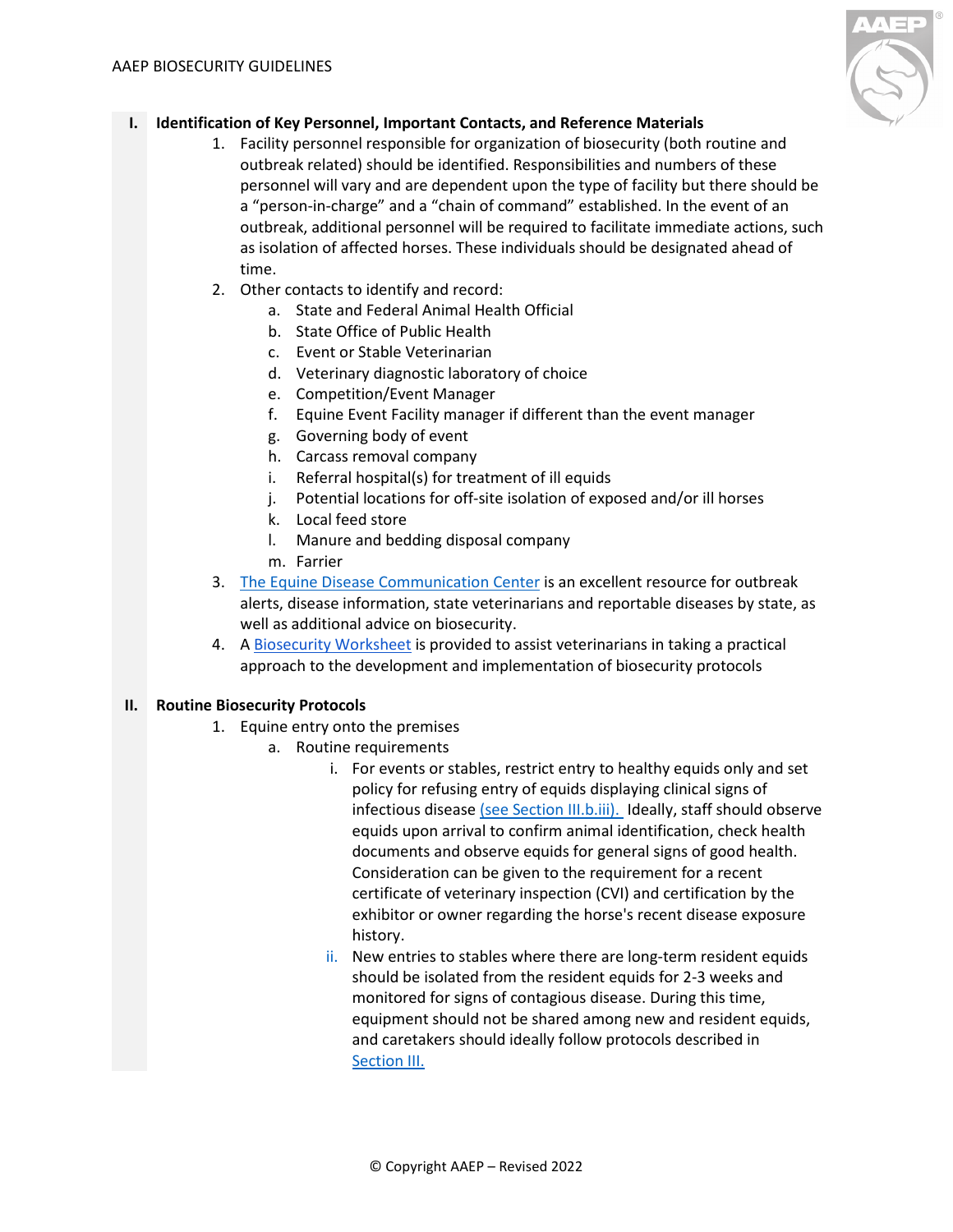

- iii. Resident equids returning to their home stable from an event should be fully isolated or at least have their temperatures checked twice daily for at least 1 week to allow early detection of disease.
- iv. It is good practice to segregate equids on a facility by use and age. For example, show equids should be segregated from resident broodmares and their foals.
- v. Premises may require that equids have documentation of specific vaccinations (See [AAEP Vaccination Guidelines](https://aaep.org/guidelines/vaccination-guidelines) for recommendations).
	- 1. For premises with increased public exposure risks, a rabies vaccination requirement is prudent to protect both animal and public health.
- vi. Apply animal health standards for other species of animals (e.g., cattle) entering the premises.
	- 1. Recommend housing different species of animals separate from equine populations.
- vii. Equids belonging to the same owner or trainer should be housed together with empty stalls between groups of equids if possible.
- b. Requirements for entry during local disease outbreak
	- i. When an infectious disease outbreak occurs locally, additional restrictions should be applied for animal entry to events or stables.
	- ii. Restrict entry to equids for which the owner/agent provides a CVI issued within 7 days of arrival at the event venue. A CVI issued 72 hours before arrival is optimal. If a CVI is not required, then an owner/agent [declaration statement](https://www.cdfa.ca.gov/ahfss/Animal_Health/pdfs/F.pdf) attesting that the listed equid(s) arriving at the premises has/have been healthy with no clinical signs of a contagious disease or body temperature(s) above 101.5°F (38.61°C) for the preceding 7 days may be warranted.
	- iii. Additional health requirements may be required such as a written statement on the CVI which attests to the equid's health and exposure status. For example, an additional requirement may include a statement that "The listed equid(s) has/have not been on a premises with a confirmed case of neurologic form of EHV-1 in the preceding twenty-one (21) days" if there is a local outbreak of neurologic EHV-1.
- c. Facility records should be maintained on equid movements (entering, remaining on, and exiting the premises), location of individual animals, and equid health status procedures (monitoring and treatment records).
- 2. Equine Health Monitoring
	- a. **Continuous health monitoring of all equids on the premises should be required.** This is the key to early identification and containment of infectious disease with minimal disruption.
		- i. Options include having designated staff performing periodic walkthroughs of stables to directly observe equids for any clinical signs of disease or relying on self-reporting of disease by exhibitors or owners (the requirement for which should be stipulated in entry forms or boarding agreements).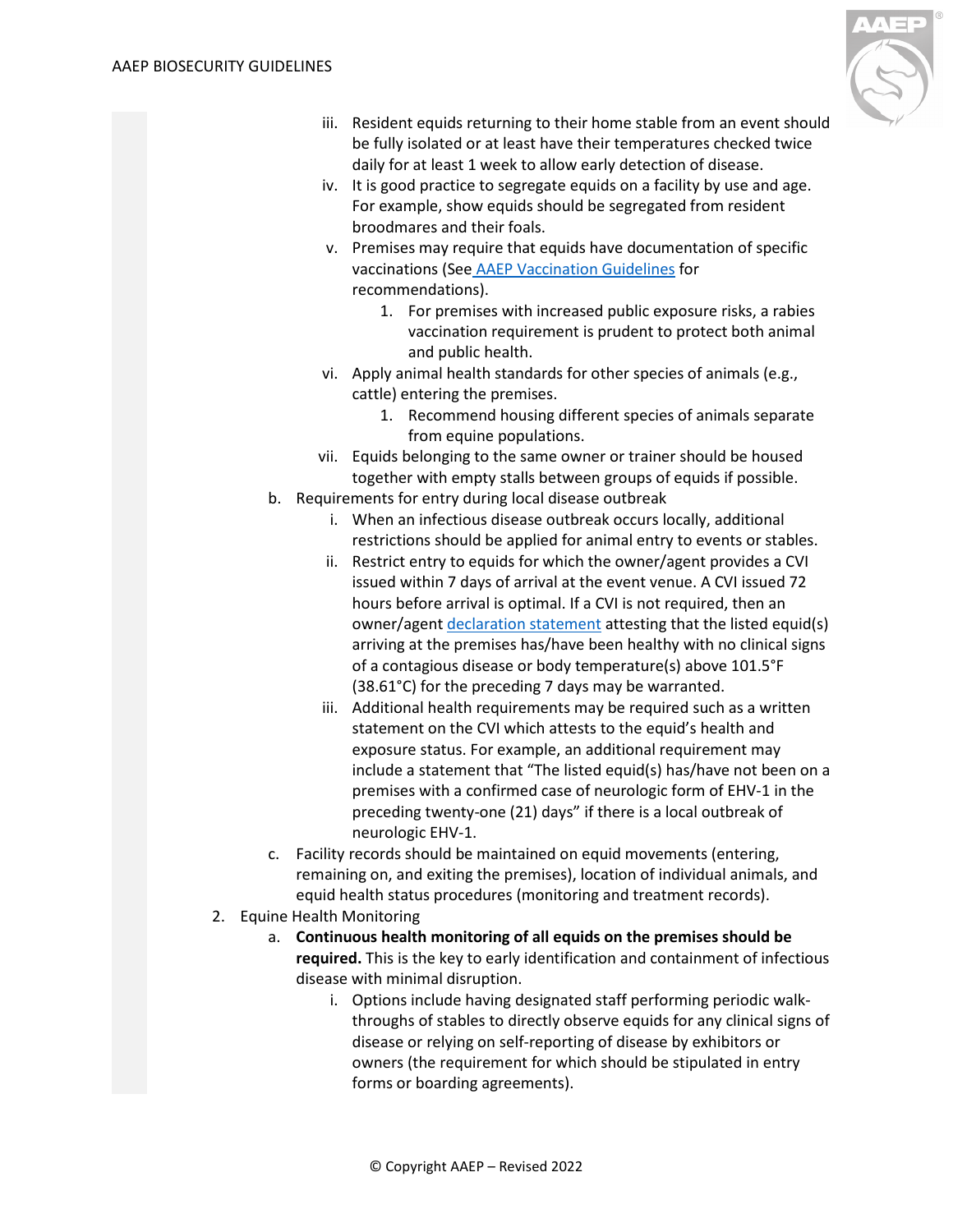

- ii. Any sign of disease should be reported to the designated individual with the authority to initiate immediate disease control measures, such as isolation.
- iii. Requirements at events should include taking equid temperatures twice daily and documenting temperature readings in a log. Consider requiring the posting of a temperature monitoring log on the stall door which allows designated staff to easily perform checks on temperature recordings. To ensure compliance with the equid temperature monitoring requirement, staff should perform random audits of logs.
- iv. Owners of equids at boarding stables should be instructed to report clinical signs of disease in their equid to the facility owner or manager.
- 3. General Protocols
	- a. Water sources
		- i. Communal water sources should not be offered at events and exhibitors should be instructed to use their own buckets and to not share any type of equipment with other exhibitors.
		- ii. To avoid cross-contamination, hoses should not be allowed to touch or submerge in water buckets while filling.
	- b. Housing
		- i. Stalls should be cleaned regularly, and waste stored in an area remote from equids. Equipment used for cleaning stalls should not be used for feed and vice versa, e.g., the same wheelbarrow used to transport soiled bedding should not be used to move feed.
		- ii. Stall designs and construction impact infectious disease transmission within facilities. Housing that prevents equid to equid contact over or through walls, and/or prevents equids from reaching into the barn aisle can limit disease transmission.
		- iii. Stalls should be cleared of bedding and disinfected between each horse.
			- 1. Stall cleaning and disinfection starts with removal of all buckets, hay nets, feed tubs, stall webbings, metal grates, etc. followed by scrubbing with detergent solution, rinse, then disinfection. Disinfectant solutions require appropriate surface contact time and should be applied according to product label directions. Finally, surfaces are rinsed thoroughly with potable water and allowed to dry.
			- 2. For stalls with non-porous walls and floors (ideal situation):
				- a. The most important step in sanitizing livestock facilities is the cleaning (detergent) step.
				- b. Wet down all surfaces -- walls, ceilings, ledges (top of walls) -- with detergent and water. Powdered laundry detergent can be used; some veterinary disinfectants also have a detergent incorporated in the mix.
				- c. Allow 5-10 minutes for the detergent liquid to soften dried organic material, then scrub surfaces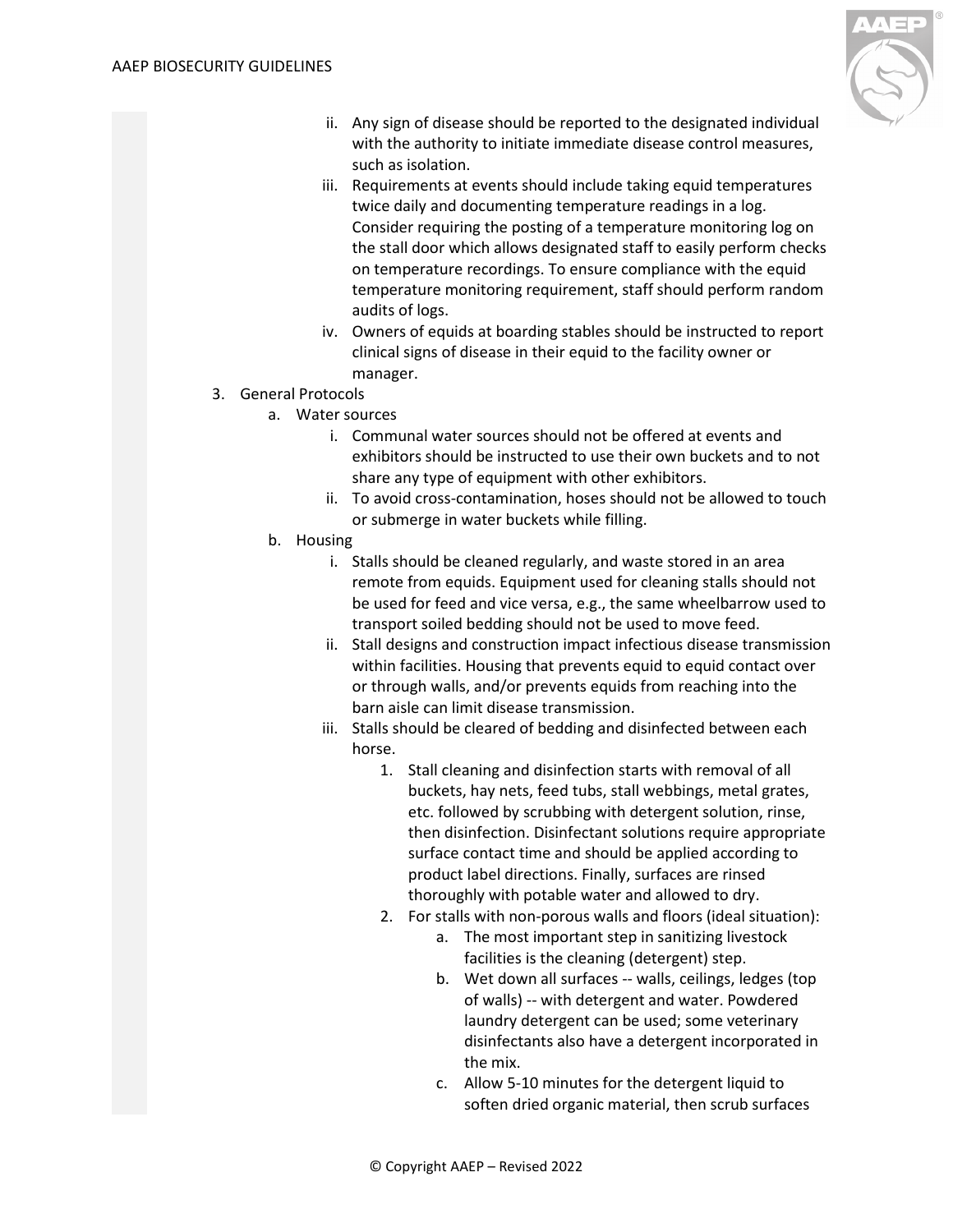

with a stiff-bristled broom used only for stall cleaning.

- d. Rinse, beginning at the top of walls and working toward the drain. Repeat until surfaces are clean, including corners, ledges, and drains. NOTE: Do not use power washers set at >120 psi, as they can aerosolize pathogens. A garden hose with a regular nozzle is acceptable.
- e. Squeegee excess water off surfaces or allow them to dry.
- f. Carefully read all disinfectant labels and implement necessary protective clothing as well as eye and respiratory protective equipment prior to starting the disinfection step of cleaning and disinfection procedure.
- g. Apply disinfectant according to label directions to all vertical and horizontal surfaces, starting at the top of stall walls and working from the far end of the stall to the exit. Allow to dry.
- h. Repeat disinfection may be necessary for difficult to inactivate pathogens, such as *Salmonella* and rotavirus. Herpes and influenza viruses are more susceptible to detergents and disinfectants and one cycle is generally sufficient.
- 3. If stalls are constructed of porous materials (untreated wood construction, dirt, or clay flooring, etc.), it must be recognized that these are extremely difficult to adequately clean and disinfect.
	- a. Remove all bedding and organic matter and thoroughly dry scrub all surfaces to remove as much organic matter as possible.
	- b. Follow up by scrubbing stall walls with a detergent solution. Cleaning with large quantities of water can turn dirt or sand floors into a slurry and should be avoided.
	- c. Disinfectants sprayed on porous surfaces may yield inadequate results, and the effectiveness of application will depend upon the targeted organism and the amount of organic material still present.
	- d. Sunlight exposure may be helpful for inactivation of potential pathogens (Weese *et al*, Survival of *Streptococcus equi* on surfaces in an outdoor environment. *Can Vet J*. 2009;50(9):968-70).
	- e. Stalls should be allowed to dry with open ventilation and sunlight for as long as feasible.
- 4. Improving air circulation and ventilation in barns reduces ammonia levels and may help reduce transmission of respiratory and airborne pathogens.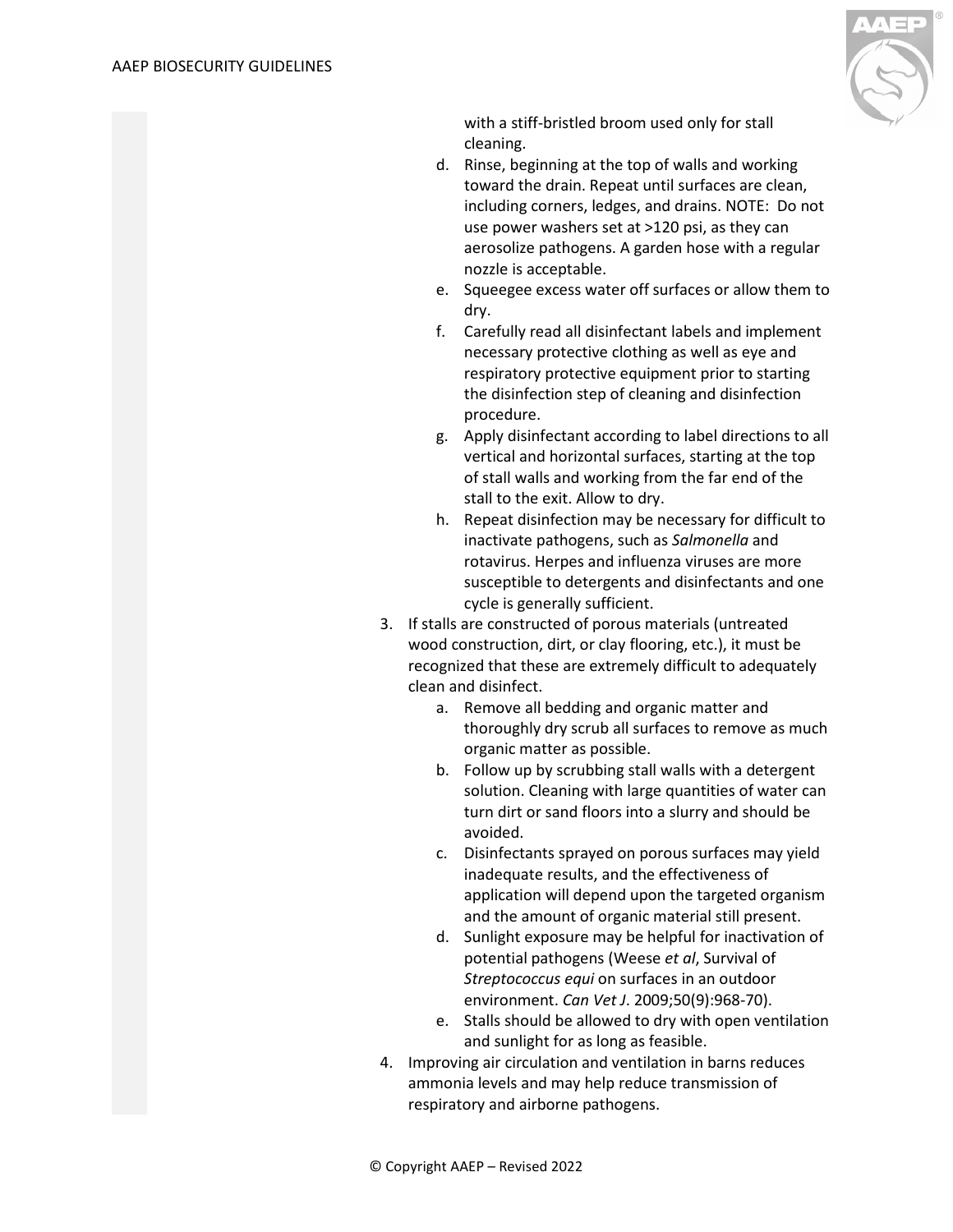

- 5. It is important to remember that exposure as a result of shared air spaces may differ by pathogen. For example, for airborne pathogens such as influenza, all equids stabled under one roof would all be considered exposed, however, in an outbreak of *Streptococcus equi,* more direct contact would be required for a horse to be considered exposed.
- c. General recommendations for disinfectant use
	- i. Follow all product label instructions, especially precautionary warnings and personal protection equipment requirements for proper use and disposal.
	- ii. **DO NOT** mix disinfectants with other chemicals.
	- iii. Select a disinfectant that has documented effectiveness in the presence of organic matter, works in the water hardness of the locale, and is safe to use around equids and humans.
	- iv. Diluted bleach is readily inactivated by organic matter; use only after thorough cleaning. **Note:** Diluted bleach is the only practical, commercially available disinfectant that kills clostridial spores.
	- v. Viruses with envelopes (e.g., influenza, herpesviruses 1 & 4, equine arteritis virus, etc.) are readily inactivated by detergents and disinfectants.
	- vi. Phenolic and peroxygen based products are effective for viruses lacking an envelope (e.g., rotavirus).
	- vii. Determine where drains discharge prior to using detergents and disinfectants. Certain detergents and disinfectants cannot be discharged directly into bodies of water.
- d. Disinfectant Resources for Practitioners
	- i. [AAEP disinfectant table](https://aaep.org/sites/default/files/Documents/Outside%20Linked%20Documents/DisinfectantTable.pdf) provides practical information of common equine pathogens and the efficacy of disinfectants on various surfaces and materials.
	- ii. Disinfection 101 from The Center for Food Security and Public Health at Iowa State University
	- iii. [Table of Characteristics of Selected Disinfectants](http://www.cfsph.iastate.edu/Disinfection/Assets/CharacteristicsSelectedDisinfectants.pdf) from The Center for Food Security and Public Health at Iowa State University
- e. Hand Hygiene
	- i. If equids are being handled for inspection by facility staff for any reason, hands should be washed between equids or at least between groups of equids owned by different exhibitor groups. Alternatively, disposable gloves could be worn and changed between patients.
	- ii. Whenever possible, touching the equid should be avoided. For example, in bit inspections, the handler can remove the bit from the equid's mouth without the inspector contacting the bit or equid.
	- iii. If contact between the public and equids cannot be avoided or is encouraged (e.g., petting zoo situation), handwashing or sanitizing facilities should be strategically placed to encourage use.
	- iv. Instructions for handwashing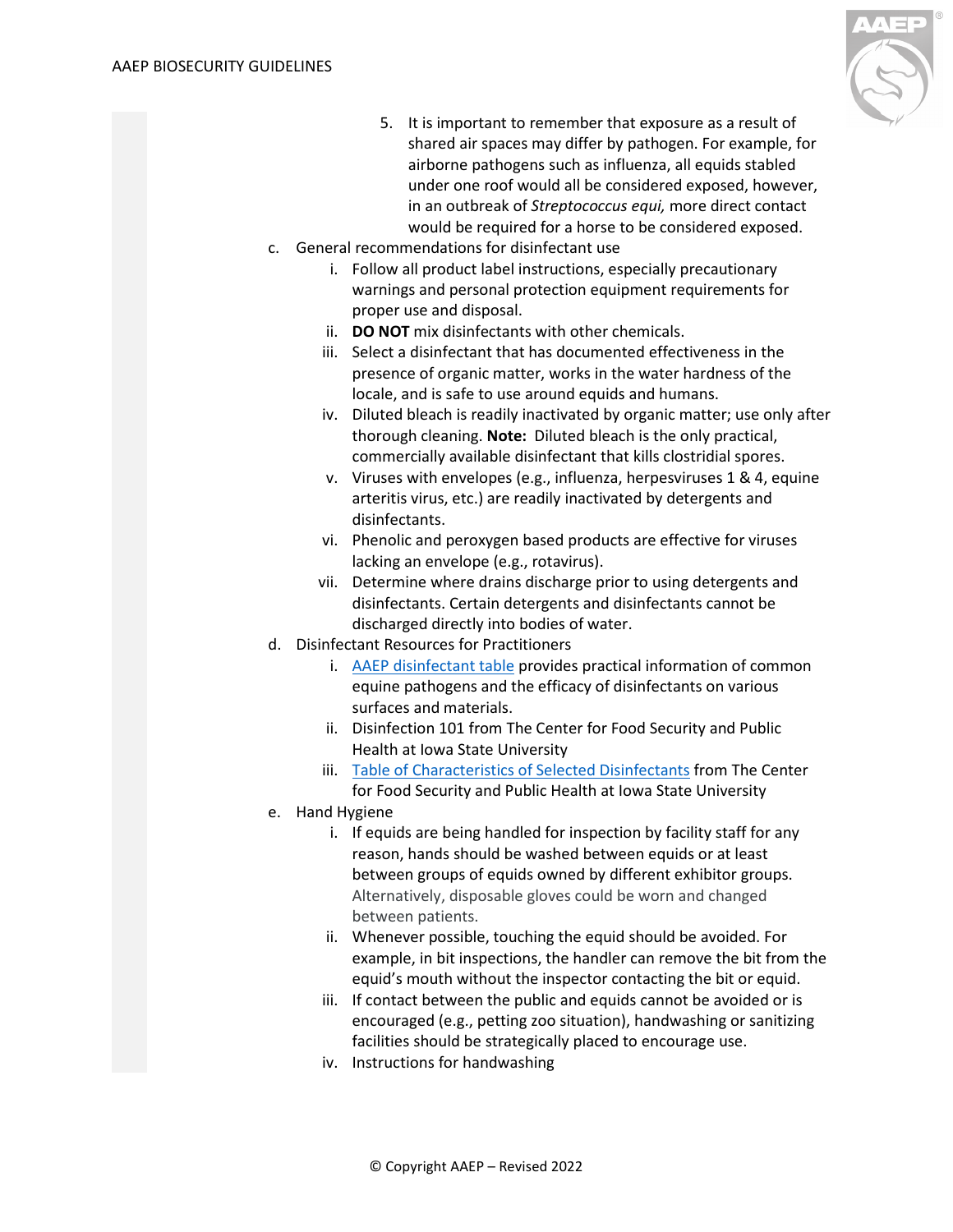

- 1. Hands should be washed under running water with pumpdispensed liquid soap (not bar soap) for a minimum of 20 seconds.
- 2. If facilities are not available for handwashing, hand sanitizer containing at least 61% alcohol should be used and allowed to dry for 10-15 seconds. Hand wipes should be available to remove all organic debris prior to using hand sanitizer. Caution: avoid exposure to open flame due to flammability.
- 3. Extensive information about hand hygiene is available through the [Centers for Disease Control and Prevention.](https://www.cdc.gov/handwashing/)
- 4. Also, please [see this article f](https://aaep.org/sites/default/files/Documents/Outside%20Linked%20Documents/Traub-Dargatz%202004.pdf)rom the AAEP proceedings on hand hygiene protocols in the equine veterinary setting
- f. Equipment and Supplies
	- i. Equid-specific equipment (feed tubs, water buckets, halters, pitchfork, wheelbarrow, etc.) should be clearly identified as belonging to an individual equid and should be used only for that equid or the group of equids. Ideally, color-coded (a strip of colored tape works well) buckets and cleaning equipment should be used for groups of equids.
	- ii. Shared equipment (lead shanks, lip chains, bits/bridles, twitches, dose syringes, thermometers, grooming supplies) should be cleaned of organic debris and disinfected between equids.
		- 1. All equipment should be thoroughly scrubbed and cleaned with a detergent and water, rinsed, disinfected, and followed by a final rinse. This should be done in an area with minimal foot and vehicular traffic flow that can be cleaned and disinfected after this procedure (e.g., on a solid surface with a drain rather than a grazing area)
		- 2. Cloth items (saddle cloths, towels, bandages, halter fleeces, rub or wipe rags) should be laundered and thoroughly dried between each use. Disinfectant may be added to rinse water, but an additional rinse cycle must be included to remove disinfectant residue.
		- 3. Tack and other equipment which cannot be completely disinfected should be cleaned as well as possible and then placed in the sun until dry or as long as feasible, as sunlight inactivates many potentially infectious agents.
	- iii. Equipment that cannot be effectively disinfected (sponges, brushes not designed to be disinfected) should not be shared between equids. Multiple dose medications (oral pastes/ophthalmic ointments, etc.) should be labeled for use by a specific equid and not shared.
	- iv. Ointments/topical medications should be removed from larger tubs and aliquoted into smaller containers for use on individual equids.
	- v. Horse trailers and vans should be cleaned and disinfected between uses even if there is no known risk of disease. In general, protocols for cleaning stalls can be adapted to the cleaning of trailers and vans. Mats should be removed to allow wood plank floors to dry.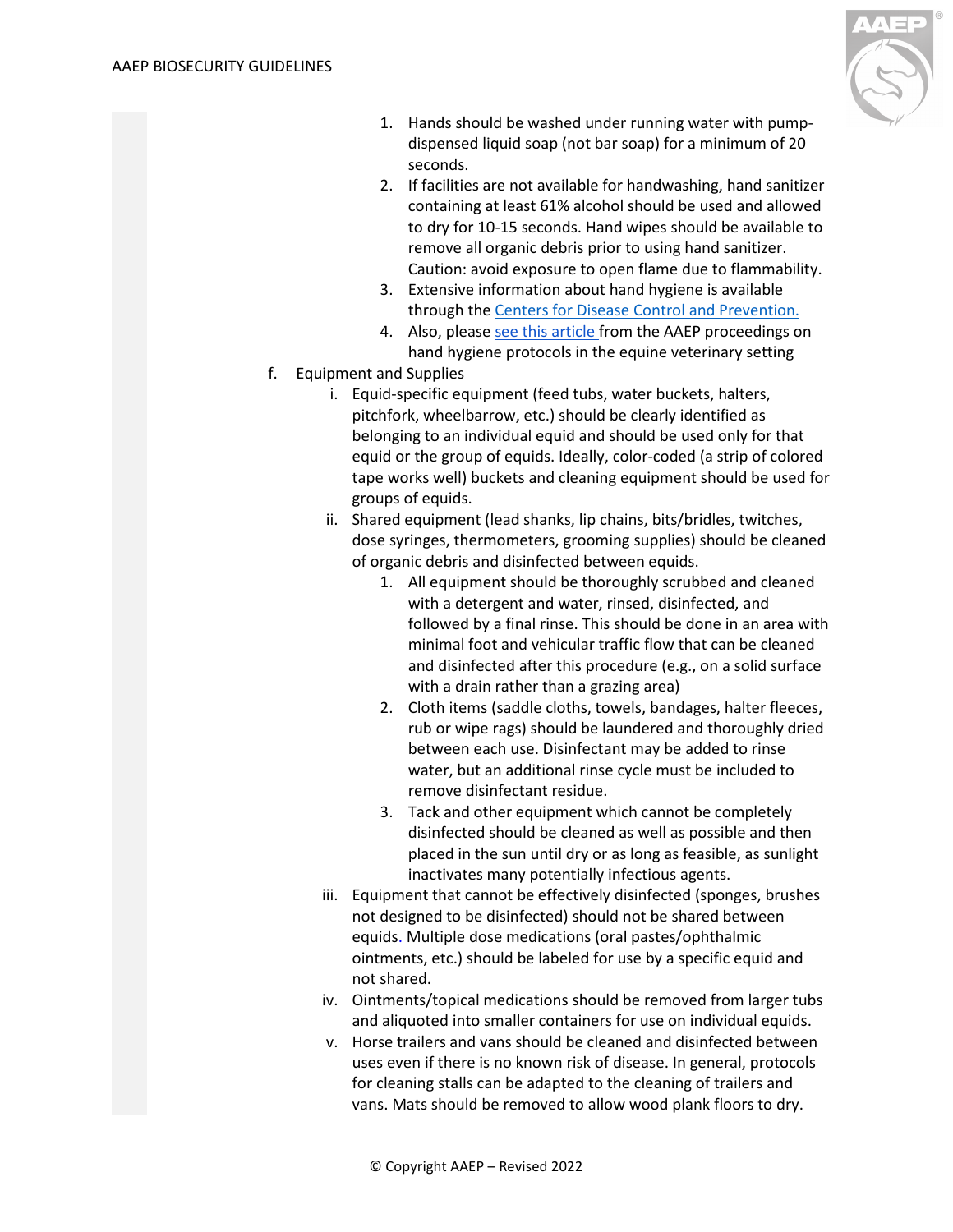

Surfaces around the feeders and cross ties should be given special consideration due to contact with potentially infectious nasal secretions.

- g. Traffic
	- i. The movement of trucks, trailers, tractors, golf carts, wheelbarrows and bicycles around an equine premises have the potential to spread infectious disease agents. Restrict vehicles to designated parking areas and designated routes without animal access to limit risk of disease introduction and spread.
	- ii. Outside supply trucks and non-essential vehicles should not be permitted in the equid stabling area.
- h. Non-equine species
	- i. Dogs and other pets should be prohibited from event grounds. If dogs are to be permitted, leashes should be required.
	- ii. Certified service animals should be allowed with appropriate restraint and efforts taken to avoid their direct contact with livestock.
- i. Vermin and vector control
	- i. Vermin control is critical, especially for disease agents transmitted through fomites. Simple control measures, such as securing feed storage areas from unwanted wildlife, removing brush and wildlife habitats, instituting rodent control measures, and eliminating areas of standing water, will contribute significantly to the reduction of disease transmission risks on the event premises
		- **1.** The [USDA IPM Road Map'](https://www.usda.gov/sites/default/files/documents/IPM-Road-Map-FINAL.pdf)s Appendix 1A PRINCIPLES OF INTEGRATED PEST MANAGEMENT (IPM) outlines considerations for pest management and implementation. Additional resources are available within the USDA's [Information Resources for Animal Control and Wildlife](https://www.aphis.usda.gov/wildlife_damage/reports/Wildlife%20Damage%20Management%20Technical%20Series/Information%20Resources%20for%20Wildlife%20Damage%20Management_WDM%20Technical%20Series.pdf)  [Damage Management](https://www.aphis.usda.gov/wildlife_damage/reports/Wildlife%20Damage%20Management%20Technical%20Series/Information%20Resources%20for%20Wildlife%20Damage%20Management_WDM%20Technical%20Series.pdf)**.**
	- ii. Rodent, bird, and insect control should be evaluated, and further measures implemented, as necessary.
		- 1. The [AAEP External Parasite and Vector Control Guidelines](https://www.google.com/url?q=https://aaep.org/guidelines/external-parasite-and-vector-control-guidelines&sa=D&source=editors&ust=1622297447186000&usg=AOvVaw0ggoN-FPBMa7HWdmS4n4EX) outline recommendations for control of external vectors important in disease transmission.
	- iii. For large premises with significant equid traffic and accumulation of manure and soiled bedding, consult an insect control specialist for the most appropriate recommendations.
	- iv. Individual animals can be protected from insect vectors via topical insect repellents and physical barriers such as face masks with ear protection, leg boots and fly sheets.

#### <span id="page-8-0"></span>**III Outbreak Response**

- 1. Prompt isolation of sick equids is critical to the successful control of an infectious disease outbreak.
	- a. Preparation of Isolation Area
		- i. Location and Attributes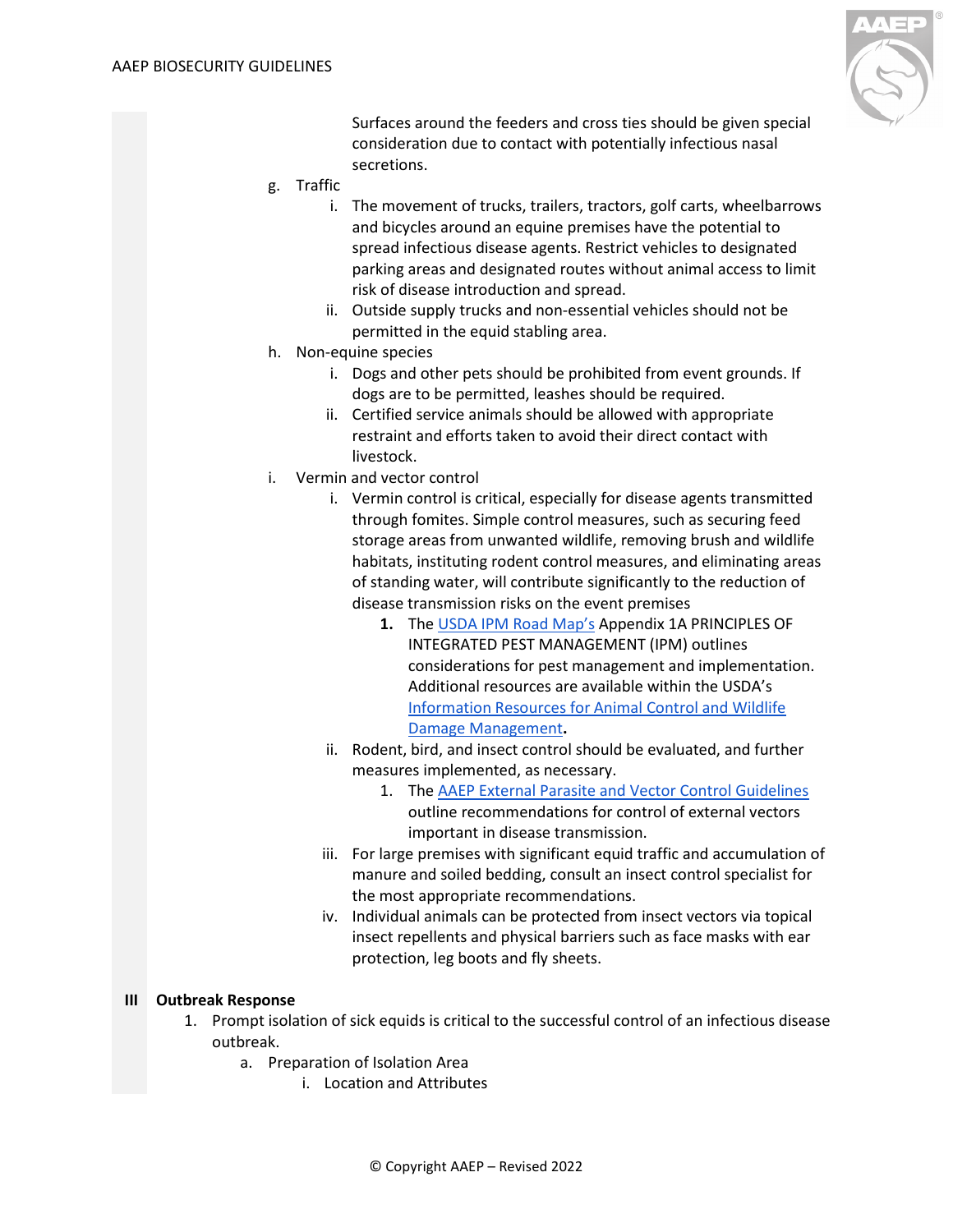

- 1. As far away as possible from general human, equine, and vehicle traffic areas. A pre-designated offsite facility may be preferable.
- 2. External perimeter secure and clearly marked with adequate [signage in both English and Spanish](https://aaep.org/sites/default/files/Documents/Outside%20Linked%20Documents/signs%20(1).pdf) designating it as a restricted area.
- 3. Set up a temporary pen structure if no suitable permanent stabling is available
- 4. Optimal isolation stabling has non-porous flooring, running water, and electricity, and is in an area where run-off will not occur
- 5. Openings in stall walls (windows, gaps between boards) should be covered with solid barrier material to prevent equid to equid contact.
- 6. Should be accessible to large equipment if necessary to handle a down or deceased equid
- 7. A local veterinary hospital should be pre-designated that can treat equids requiring isolation with medical needs that cannot be addressed at the show facility's isolation area
- ii. Supplies
	- 1. An adequate inventory of disposable personal protective equipment in a variety of sizes and other necessary equipment and supplies (including disinfectants as described in section II) should be acquired in advance and stored in a location accessible to the isolation area. In the case of an outbreak, there should be enough supplies to operate immediately until additional supplies can be delivered.
	- 2. Ensure that adequate trash receptacles with lids and receptacles for sharps and biohazardous materials are conveniently located around isolation area.
	- 3. List of suggested items
- <span id="page-9-0"></span>b. Sick Equid Trigger Point:
	- i. The definition of a sick equid and specific trigger points warranting the response of isolation of an equid should be outlined for the premises.
	- ii. Consult local, state, or federal animal health officials to determine specific trigger points and response action for reportable diseases. **Note**, the response to a reportable disease may vary by state; therefore, it is necessary to contact the official in the state where the event is held to determine which are reportable diseases.
	- iii. General recommendations to consider for designation as a response trigger for isolation include detection of:
		- 1. Body temperature greater than 101.5°F (38.61°C)
		- 2. Ataxia or recumbency or other neurologic signs
		- 3. Aggressive behavior or stupor
		- 4. Passage of frequent loose feces
		- 5. Oral or coronary band vesicular or ulcerative lesions
		- 6. Nasal discharge, coughing, and/or lymphadenopathy
		- 7. Limb or ventral body wall edema especially if it occurs in multiple horses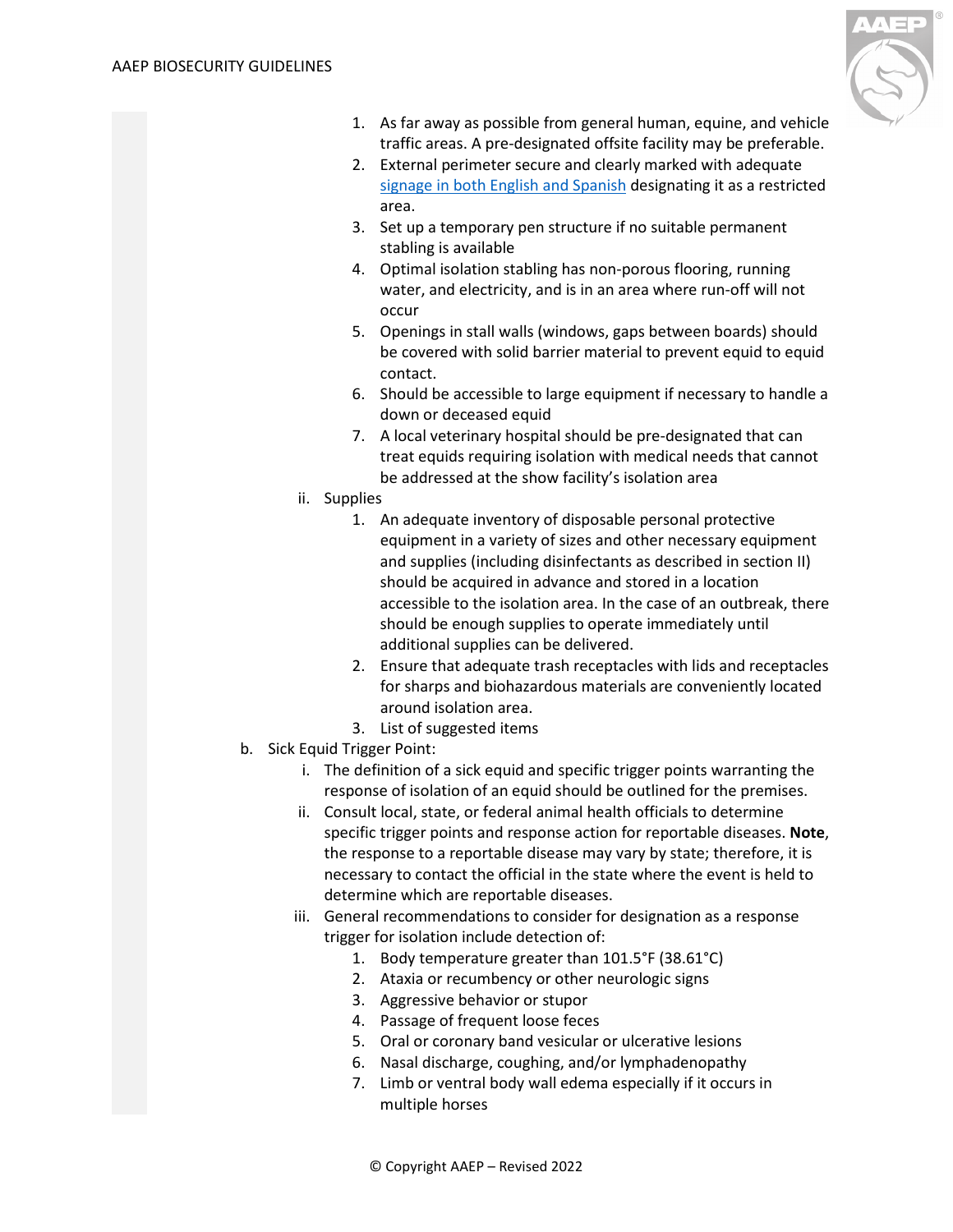

- c. Entry and Exit Protocols
	- i. All movement in and out of the isolation area should be regulated and recorded, e.g., with check in sheets.
	- ii. Additionally, maintain a log, recording events as they occur, including case identification (which horses got sick), control measures implemented, diagnostic testing results, and communications.
	- iii. Disinfectant footbaths or mats should be placed at all entry and exit points to and from the isolation area and each stall.
		- 1. Disinfectants suitable for footbaths and mats include 10% bleach or peroxygen compounds such as Virkon® S. Read label indication, instructions for use and safety information prior to using any disinfectant. Please see the disinfectant table linked in Section II.C.3 for more information.
		- 2. Disinfectants should be chosen based on environmental temperature considerations. Partially frozen foot baths/mats are likely to have minimal efficacy.
		- 3. The footbaths and mats should be kept as free of organic matter as possible and routinely filled with new disinfectant solution (at least every 2-3 days and preferably daily).
		- 4. Rubber boots or other footwear suitable for disinfection should be worn. If other types of footwear are used, plastic over-boots should be employed and disposed of after each use. The tread of rubber boots should be kept free of organic debris with a brush.
	- iv. Handwashing or hand sanitizer stations should be placed at all entry and exit points to and from the isolation area and each stall (See section II.C.4 for information on hand hygiene). Hand hygiene should be performed before entering and when leaving each stall, and before entering and leaving the isolation area.
	- v. Personnel should don a protective gown and latex or nitrile gloves before entering a stall to examine or care for an equid. Gowns and gloves should be disposed of after each use and between equids in a covered refuse container. If a cloth gown is used, it should only be used once and then laundered.
	- vi. Caretakers should be provided with a changing area. Clothes should be changed and laundered, and footwear changed or disinfected after leaving the isolation area and before handling other equids.
	- vii. All necessary supplies should be in the isolation area before moving the sick equid into the area. If necessary, additional supplies may be brought to an area adjacent to the isolation area for easy transfer. Designated equipment should remain in the isolation area.
- d. Care, monitoring, and testing of sick equid(s) in isolation
	- i. ANYTHING that touches an infected equid, and its secretions or excretions has the potential to transmit pathogens to other equids. Pathogens can be indirectly transmitted to other equids on equipment, tack, hands, footwear, or clothes.
	- ii. Ideally, designated trained staff provided by the facility should work exclusively in the isolation area to care for equids and designated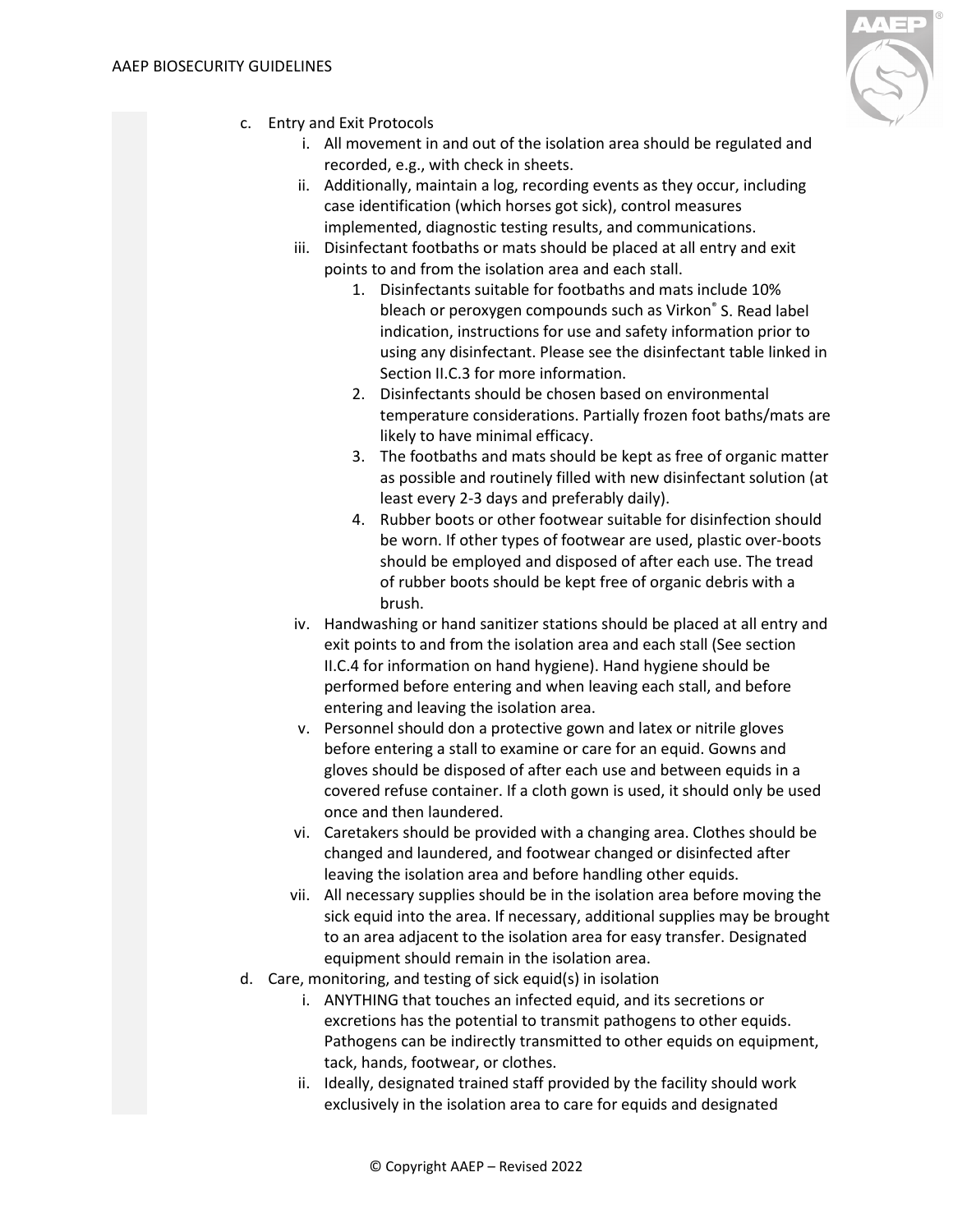

equipment should remain in the isolation area. If multiple individuals are moving in and out of isolation to care for equids, extreme care must be exercised in following biosecurity protocols, especially if these individuals are also caring for well equids not in isolation. This situation is not ideal.

- iii. If it is unavoidable that an individual has to provide care to both affected and unaffected animals, then the following precautions should be observed:
	- 1. Care of healthy, unexposed animals (feed/groom/exercise/muck stall) should be completed first
	- 2. Exposed but healthy animals next
	- 3. Affected/sick animals last
- iv. The health of all equids in isolation should be closely monitored and necessary supportive care and medical treatments provided. If required medical care exceeds the capabilities of the isolation unit, the equid should be transferred to an isolation facility at a referral veterinary hospital.
- v. Depending on clinical presentation, determine the samples for diagnostic testing and send to pre-determined diagnostic laboratory in order to confirm or rule-out specific infectious diseases of interest.
- vi. Manure and soiled bedding from stalls of sick equids should not be put in open air piles or pits or spread on pastures. It should be placed in heavy plastic bags or covered secure dumpsters for disposal in a landfill. If the disease is zoonotic, any potentially infectious waste should be disposed of by the method recommended by public health officials.
	- 1. Composting can be a successful method, but care must be taken to follow specific guidelines. Reach out to local organics or composting professionals for guidance.
- vii. If a professional laundering service is used, they should be informed if any of the materials are potentially infectious. If barn laundering facilities are used, the washing machine should be cleaned by running empty with a suitable disinfectant following use on potentially infectious materials.
- viii. All equids demonstrating neurologic clinical signs with no confirmed diagnosis should be clearly marked with a "rabies suspect" sign on the stall and reported to public health authorities. Restrict personnel access to the equid and ensure that anyone contacting the equid wears double gloves, protective clothing, and splash protective equipment (face shield or goggles) as necessary. Record the names of all who make contact with the equid in a log so that they can be contacted in the event of a positive rabies diagnosis. See AAEP Rabies Guidelines for further information.
- ix. If euthanasia is required, the ideal location is on a remote area of the grounds accessible to large equipment or trucks, with no public access.
	- 1. If euthanizing an animal that has been quarantined by the State, contact the State or Federal Animal Health Official for permits and guidance for disposal and movement.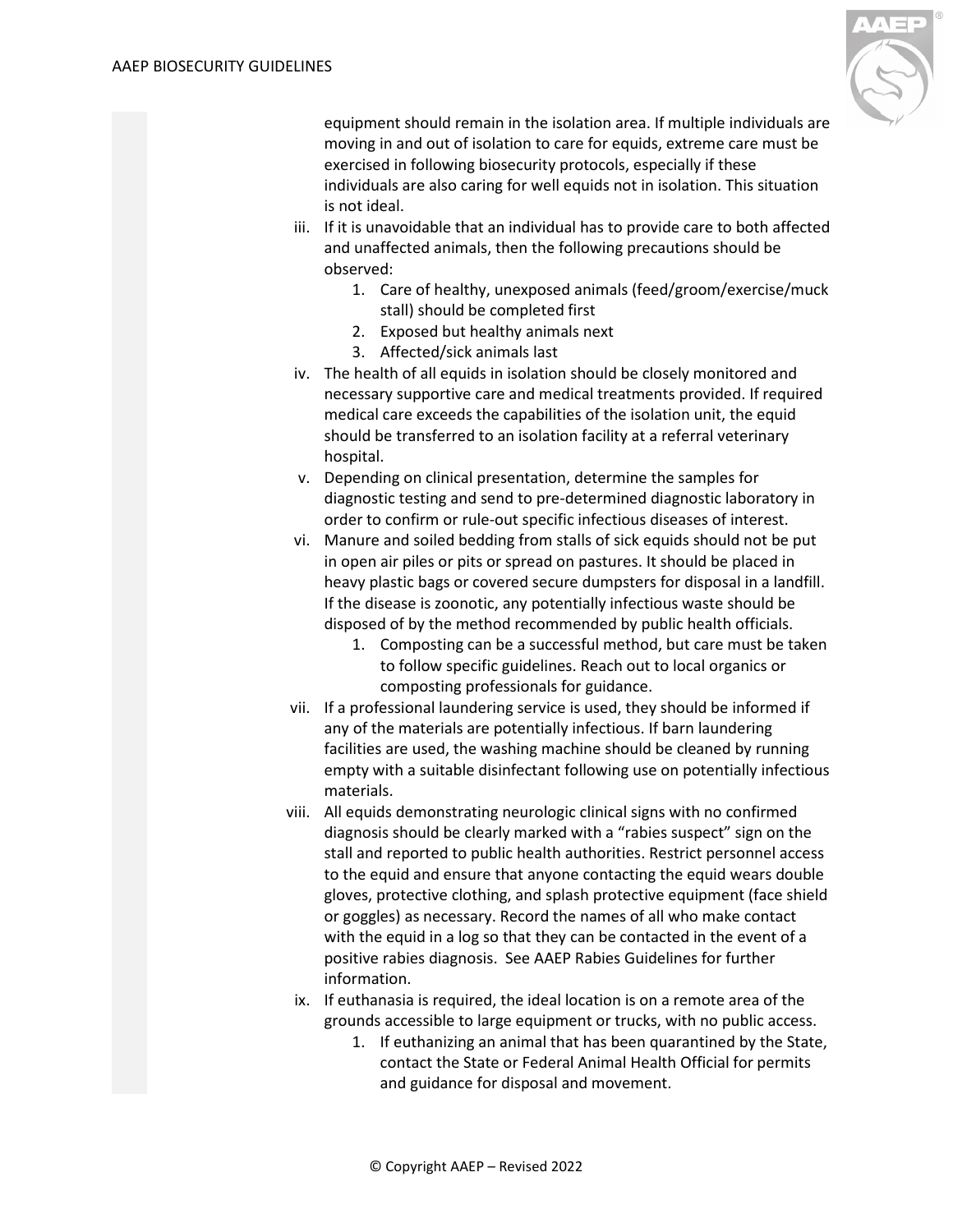

- 2. Consider collecting appropriate biologic samples prior to euthanasia, if not already performed, for banking and subsequent testing. The method of euthanasia should be considered in light of suspected disease.
- 3. Someone capable of removing or burying carcasses should be identified in advance of necessity.
- 4. The route of a rendering truck or dead stock hauler on and off the premises should not cross any live equid routes or exercise areas.
- 5. Necropsy of any equid that dies or is euthanized should be strongly recommended and optimally performed off-site at a veterinary diagnostic laboratory. The State Animal Health Official should be consulted in case they would like to request specific and expedited tests. In the case of a potential zoonosis, necropsy is essential to protect public health.
- e. Release of equids from isolation
	- i. The state or federal animal health official will be in charge of determining release protocols in the event of a reportable disease.
	- ii. The event veterinarian and management should work together to determine isolation release protocols in cases of non-reportable potentially contagious diseases.
	- iii. In general, potentially exposed equids should be maintained separate from the general population at the event until one of the following occurs:
		- 1. The index equid no longer has clinical signs and tests negative for all suspected infectious disease agents
		- 2. A non-contagious disease is confirmed
		- 3. A time period of appropriate surveillance has passed, or diagnostics have been performed, confirming disease transmission has not occurred.
		- 4. Permission is given by the appropriate authorities to move the equid to another location.
- 2. Management of premises not in primary isolation perimeter
	- a. Exposure assessment and risk assignment of equids without clinical disease
		- i. High Risk: An equid that had direct contact (nose to nose, shared fenceline) with a sick equid
		- ii. Moderate Risk: An equid that may have had indirect contact (communal water trough, shared wash rack, shared equipment, common personnel) with a sick equid
		- iii. Exposure assessments may vary depending upon disease agent. In the case of a disease such as equine influenza that is transmitted over longer distances than a bacterium such as *Streptococcus equi* subsp. *equi*, high risk equids may include all equids sharing air space (i.e., in the same barn or transported in the same trailer/van) as affected equid(s).
	- b. Restrictions on equid movement during an outbreak
		- i. Restrictions on equids will vary dependent upon risk assignment and the disease agent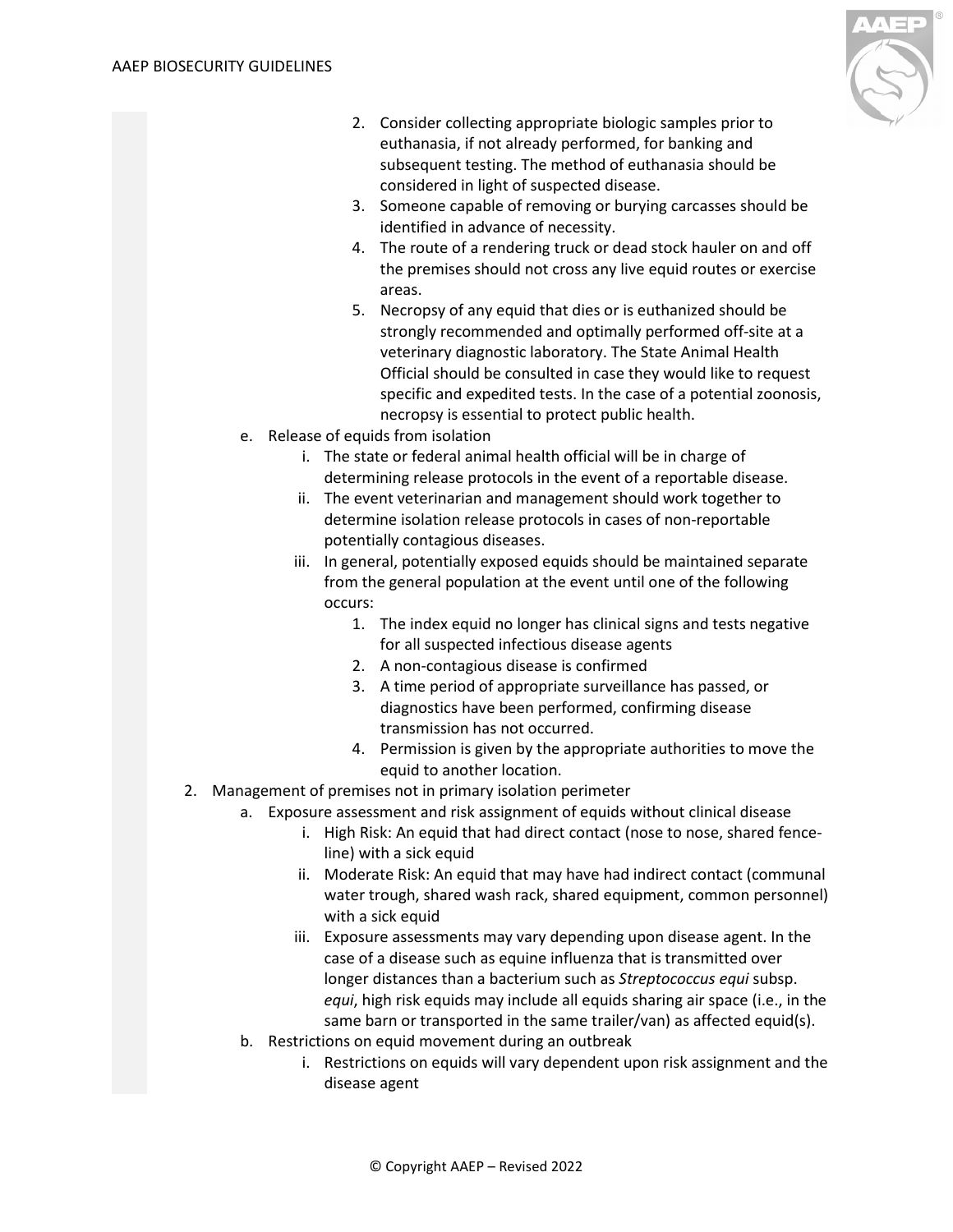

- ii. The state or federal animal health official will be in charge of determining restrictions on at-risk equids in the event of a reportable disease.
- iii. The event veterinarian and management should work together to determine restrictions in cases of non-reportable potentially contagious diseases.
- iv. In general, equids that are at high risk would have more stringent restrictions and monitoring than low risk equids**.** Following biosecurity procedures similar to those used in isolation for higher risk equids is recommended to prevent further disease spread. Higher risk equids should be exercised separately, preferably in a different arena, from equids in lower risk groups.
	- 1. It is recommended participants/boarders sign an agreement with the event/facility stating they will abide by all disease outbreak restrictions and protocols.
- v. Temporary movement restrictions may be necessary until assessment of the situation is complete, especially in higher risk or higher consequence disease situations, after which permission for allowing certain movements on the premises may occur. Policies should be communicated, preferably face to face, to those impacted, and enforcement of policies should be consistent and fair.
- vi. A plan for promptly closing the premises should be developed in the event it is needed, with procedures outlined to redirect personnel resources to close and lock gates, block roadways to and from the premises with barriers, and monitor entry and exit of vehicles.
- vii. It is essential that facility management be aware of what equids are on the premises and where they are stabled. This ideally is a routine practice but is especially important in an outbreak. This may require barn to barn inspection and documentation.
- viii. A check-out protocol is necessary for equids whose owners are given permission to move them from the premises. A basic check-out process includes follow-up owner/agent contact information (cell phone number and email address), documentation of equid identification, and the intended destination for the equid. This simplifies follow-up if necessary.
- c. Monitoring of equids during an outbreak
	- i. Continuous health monitoring of all equids on the premises is a priority during an infectious disease outbreak.
	- ii. Recommend event or facility managers predetermine the consequences of noncompliance with biosecurity protocols and notify individuals prior to horse entry.
	- iii. Designated, knowledgeable, experienced individuals should perform periodic walk-throughs of stables directly observing equids for any sign of clinical disease while abiding by appropriate biosecurity when moving around the facility. Movement should be determined by risk factors and be from low to high-risk areas.
	- iv. Owners/trainers/grooms of equids should be required to monitor their equids for signs of disease and report any clinical signs to show management or attending veterinarian.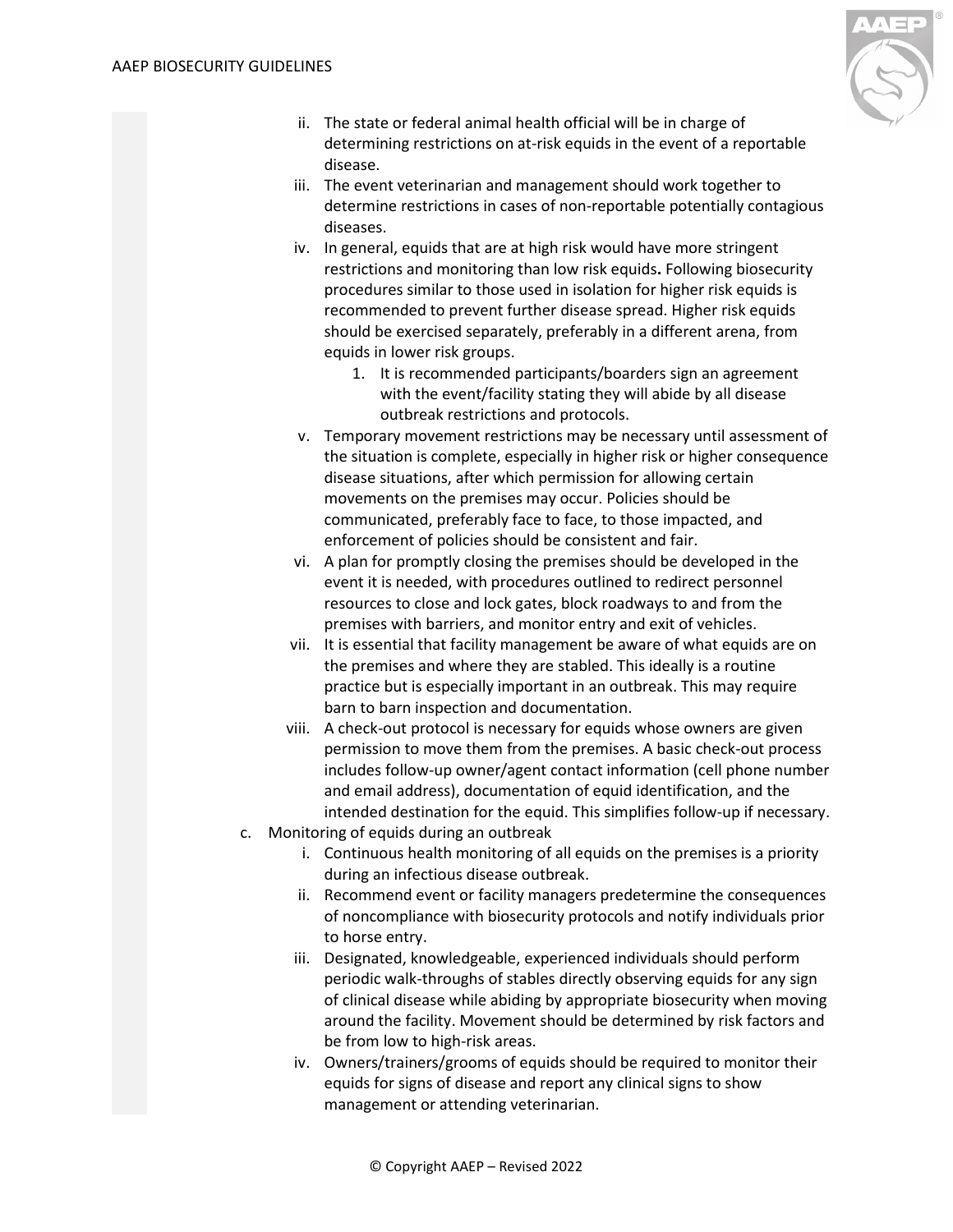

- v. Temperatures should be taken on equids twice daily and documented in a log displayed on the stall door for easy assessment. Temperatures should not be taken immediately after exercise, i.e., they should be obtained after equids are cooled out to avoid spurious elevations.
- vi. An equid body temperature over 101.5°F (38.61°C) should be immediately reported to management. Equids with temperatures between 100°F (38.61°C) and 101.5°F (38.61°C) should be monitored for other signs of disease and have the temperature retaken in 1 hour.
- vii. Equids demonstrating "sick equid triggers" outlined in III.A.2 should be moved to the isolation area and managed there.
- viii. Consideration should be given to updating or initiating vaccination in at risk equids when appropriate. Pleas[e see AAEP Vaccination Guidelines](https://aaep.org/guidelines/vaccination-guidelines) for further information.
- d. Additional restrictions and recommendations for disinfection
	- i. Since dogs or other pets may carry infectious disease agents from one location to another on the premises, no dogs should be on the grounds during an infectious disease outbreak. Require owners with dogs onsite to immediately remove dogs from the grounds. Dogs should not be placed in trailers or vehicles due to the possibility of escape, barking and temperature stress.
	- ii. Immediately clean equipment of organic matter, thoroughly scrub with detergent and water, rinse, dry and disinfect all previously shared equipment (lead ropes, chains, bits, twitches, thermometers, grooming supplies, etc.). Items, such as tack, to which disinfectants cannot be applied, should be cleaned, and allowed to dry in the sun, since sunlight inactivates/kills many pathogens. Sharing of equipment should be discouraged, but any equipment which must be shared should be cleaned and disinfected between uses.
	- iii. During a disease outbreak, it is essential to communicate disease biosecurity measures to visitors. Keep visitors out of the equid areas and inform them of proper biosecurity measures if they are returning to equid premises.
	- iv. Steps to limit direct and indirect equid contact are necessary. All areas which are touched by human hands or by equids, such as fences, wash racks, bathroom sinks, faucets, light switches, and door handles, should be cleaned and disinfected at least daily. Common use items, such as wash stall cross ties and washing equipment, should be removed and personnel should be required to use their own equipment. Monitor exercise and exhibition areas to ensure that minimal direct or indirect equid-to-equid contact occurs. Restrict individuals from tying equids to fencing outside the arenas or stabling areas, since fencing can be contaminated by secretions of an infected equid. Indoor arenas and indoor stabling can potentially increase the risk of aerosol spread. Indoor arenas may be taken out of use, and individuals required to utilize outdoor arenas if aerosol pathogen spread is suspected.
	- v. During an infectious disease outbreak, only the owner or designated personnel should handle equids on the premises. Limit the sharing of personnel between barns or trainers. Supply additional hand washing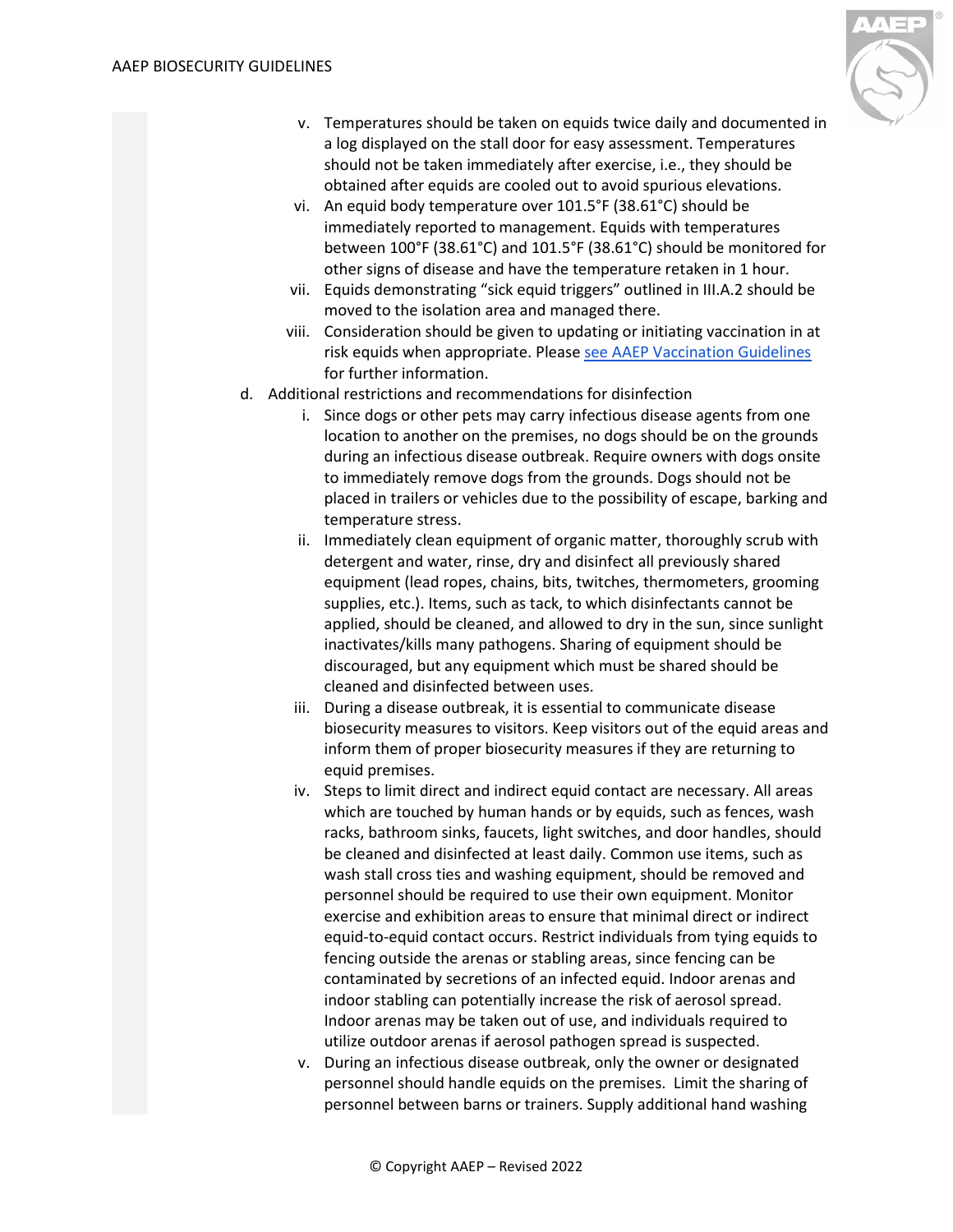

stations and signage during the outbreak to enable equid handlers to perform proper hand sanitation after handling each equid.

- vi. Thorough cleaning and disinfection of the premises at the beginning of an infectious disease outbreak can significantly reduce the potential for disease agent spread. Start with the removal of all manure, soiled bedding, and uneaten feed, then remove residual organic matter by washing all surfaces with soap and water before the application of a disinfectant. To limit vehicle traffic on and off the premises, consider ordering bulk disinfectant supplies for delivery to a designated biosecure area on the grounds.
- vii. Sunlight inactivates/kills many pathogens. After cleaning and disinfecting buckets, tack, and equipment allow them to dry in the sunlight if possible. After cleaning and disinfection for some pathogens, like *Salmonella*, it may be necessary to obtain test samples of the environment to determine elimination of the organism.
- viii. Request that individuals clean and disinfect their equipment, trailer, and vehicle before leaving the grounds.
- ix. The plan should include feed store contact information to re-arrange for feed and bedding delivery. Delivery protocols that require the cleaning and disinfection of trucks upon entry and exit may be warranted. Vendor personnel may also be required to use disposable coveralls and disposable footwear covers when delivering supplies (i.e., grain, hay, supplements, bedding). Management should assess the potential feed and bedding needs on the premises and consider necessary arrangements for a single delivery to a designated area. To minimize disease spread on the grounds, designate personnel to be responsible for the delivery of the feed to the barns. Deliveries should be first to low risk/healthy equids, then exposed equids and lastly to clinical equids.
- x. All shared facilities/equipment (e.g., detention barn stalls, receiving barn stalls, starting gate, equine ambulance) should be cleaned and disinfected after each use.
- xi. Horse trailers and vans should be routinely cleaned and disinfected after each use, but especially after being used to transport ill or potentially ill animals.
	- 1. Management should predetermine a location for cleaning and disinfection in accordance with Environmental Protection Agency (EPA) guidelines and any applicable local jurisdiction.
- e. Communication
	- i. Clear and concise signage and messaging to all on the grounds is essential. During an infectious disease outbreak, there is limited time to develop adequate signage, so developing critical messaging before an outbreak and having clear attention-getting signs available for use in an outbreak will aid in prompt effective communication and successful implementation of enhanced biosecurity and infectious disease control plan measures. Decide in advance where signage will be posted. See link to suggested signs in English and Spanish in section III.A.1.
	- ii. Notification of all affected parties is a critical component for an effective infectious disease control plan. Development of clear, concise, and